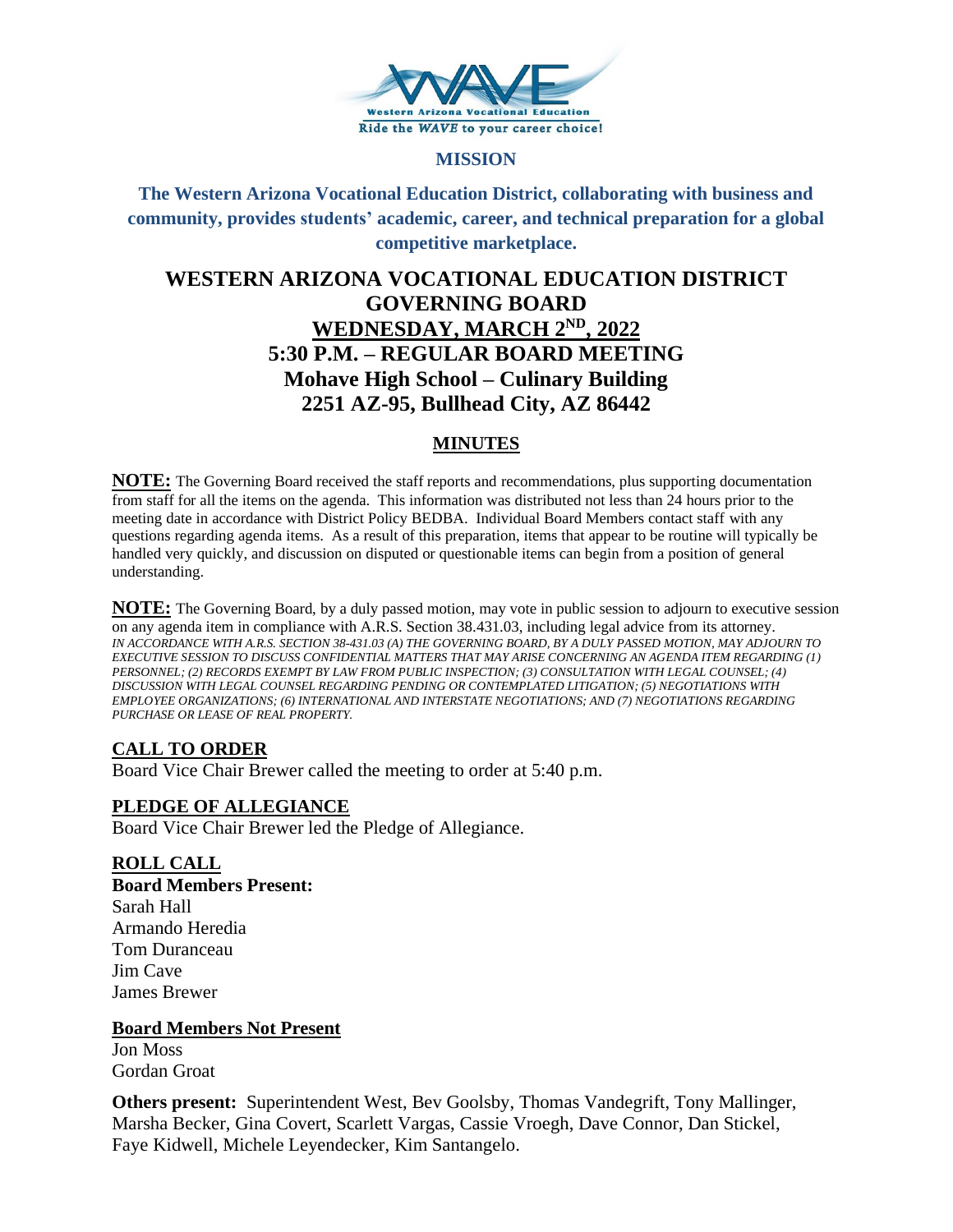# **CALL TO THE PUBLIC**

None.

# **AGENDA MODIFICATIONS**

No modifications

# **WAIVER MOTION:**

**Motion**: Board Member Cave made a motion to waive the reading in full resolutions presented for adoption at this meeting. Board Member Duranceau seconded the motion. **Vote:** A vote was taken on the motion. AYES: Cave, Hall, Heredia, Duranceau, Brewer. NAYES: None. **MOTION CARRIED.**

#### **SUPERINTENDENTS REPORT**

Superintendent West thanked the public that attended. It is always a great turnout at CRUHSD. She reviewed her monthly events to include district operations, travel and legislative items.

# **CTE DIRECTOR REPORTS**

As included in the Board packet.

# **WOW AWARDS**

CTE Director Ms. Covert presented four WOW awards to retiring CTE staff: Dave Connor, Faye Kidwell, Dan Stickel and Mike Sullivan. They will be greatly missed by CRUHSD and the WAVE team.

### **GOVERNING BOARD MEMBER REPORTS**

Board Member Cave attended a meeting with local Chamber of Commerce members and legislators. He spoke with Representative Kaiser who is a big supporter of CTEDs.

Board Member Duranceau thanked the CTE Directors for their monthly reports of what is happening on their campuses.

# **ITEMS TO BE WITHDRAWN FROM CONSENT AGENDA**

None.

# **CONSENT AGENDA**

**1. Approve WAVE District operating expense vouchers and payroll vouchers.**

#### **2. Discussion and possible action to approve the minutes of the February 2, 2022 Regular Board Meeting.**

**Motion**: Board Member Hall made a motion to approve the consent agenda as presented. Board Member Heredia seconded the motion.

**Vote:** A vote was taken on the motion. AYES: Cave, Duranceau, Hall, Heredia, Brewer. NAYES: None. **MOTION CARRIED.**

# **OLD BUSINESS**

**3. Discussion and possible action on items relating to school closures, Board meetings, school reopening and COVID19 pandemic related issues to include but not limited to:**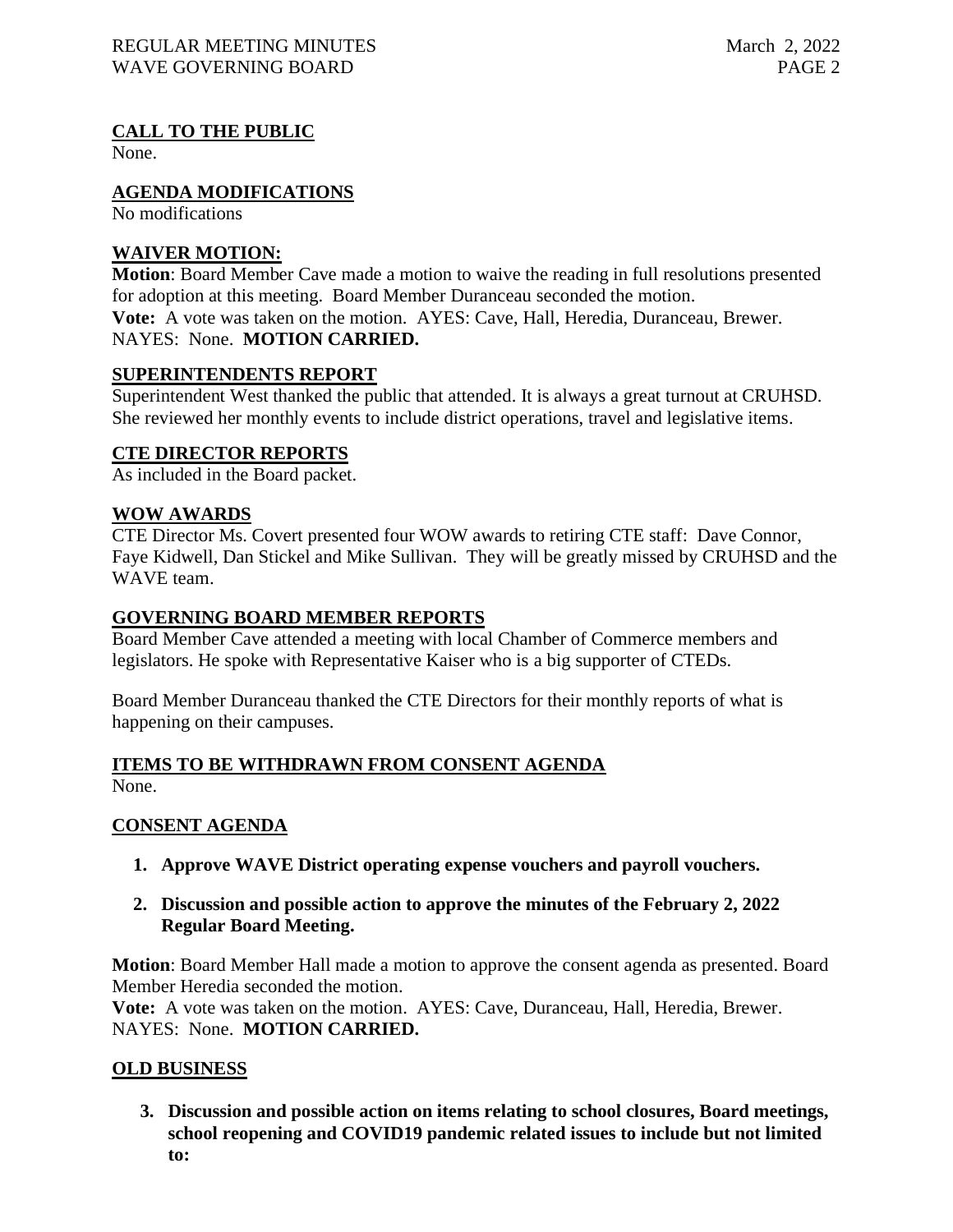The Board was updated on current ADM. We are still inputting our college students. Operations are going smoothly. Central is using "OWL" for distance learning as needed to keep absent students engaged in classroom work.

# **4. Discussion and possible action on the WAVE Central Campus roof project.**

Supt. West updated the Board on the roof project. She is meeting every two weeks with CORE and SPS Architects on the project. We held a PreApp meeting with Lake Havasu City regarding the permit process. The required items should be submitted in next few days. Unisource sent an email indicating they will be releasing WAVE from its obligations under the original solar agreement and will be looking for a suitable place to relocate the panels.

# **5. Discussion and possible action on the request for proposals partner district additional allocation.**

Small CTEDs are provided an additional allocation from the state for instructional soft capital. Supt. West presented the allocation details and submission process. KUSD, LHUSD, PUSD and CRUHS are eligible for a \$25,000 allocation and this year MALC will be included with a \$5,000 allocation. Funds are also expended for the WAVE Central Campus and the Fire Explorer Academy.

**Motion**: Board Member Heredia made a motion to approve the additional allocation to the partner districts as presented. Board Member Duranceau seconded the motion. **Vote:** A vote was taken on the motion. AYES: Cave, Duranceau, Hall, Heredia, Brewer. NAYES: None. **MOTION CARRIED.**

# **NEW BUSINESS**

# **6. Discussion and possible action on approval of Special Projects Proposal from Parker High School.**

Mr. Mallinger, CTE Director for Parker High School, presented his request for a simulator to be used in the Law/Public Safety program. The project also includes a partnership with local law enforcement agencies in Parker. Board Member Brewer has seen this simulator in his previous career and is excited for this program expansion. Supt. West has discussed the use of and setup of the simulator with Parker High School (PHS) and District administration. The PHS Principal visited Lake Havasu City to view a similar simulator.

**Motion**: Board Member Heredia made a motion to approve the Special Projects Proposal for a training simulator for the Law/Public Safety program at Parker High School. Board Member Brewer seconded the motion.

**Vote:** A vote was taken on the motion. AYES: Cave, Duranceau, Hall, Heredia, Brewer. NAYES: None. **MOTION CARRIED.**

# **7. Discussion and possible action on approval of WAVE Scholarship and Application.**

Superintendent and Board discussed the scholarship funding, application process and timeline. The funding for this will come from donations by Lake Havasu Hospitality Association as well as previous donations made to the District. We would like this to be and ongoing scholarship while funding is available. Board Member Duranceau would like staff to bring back an update on who was selected and perhaps even have the student visit the Board.